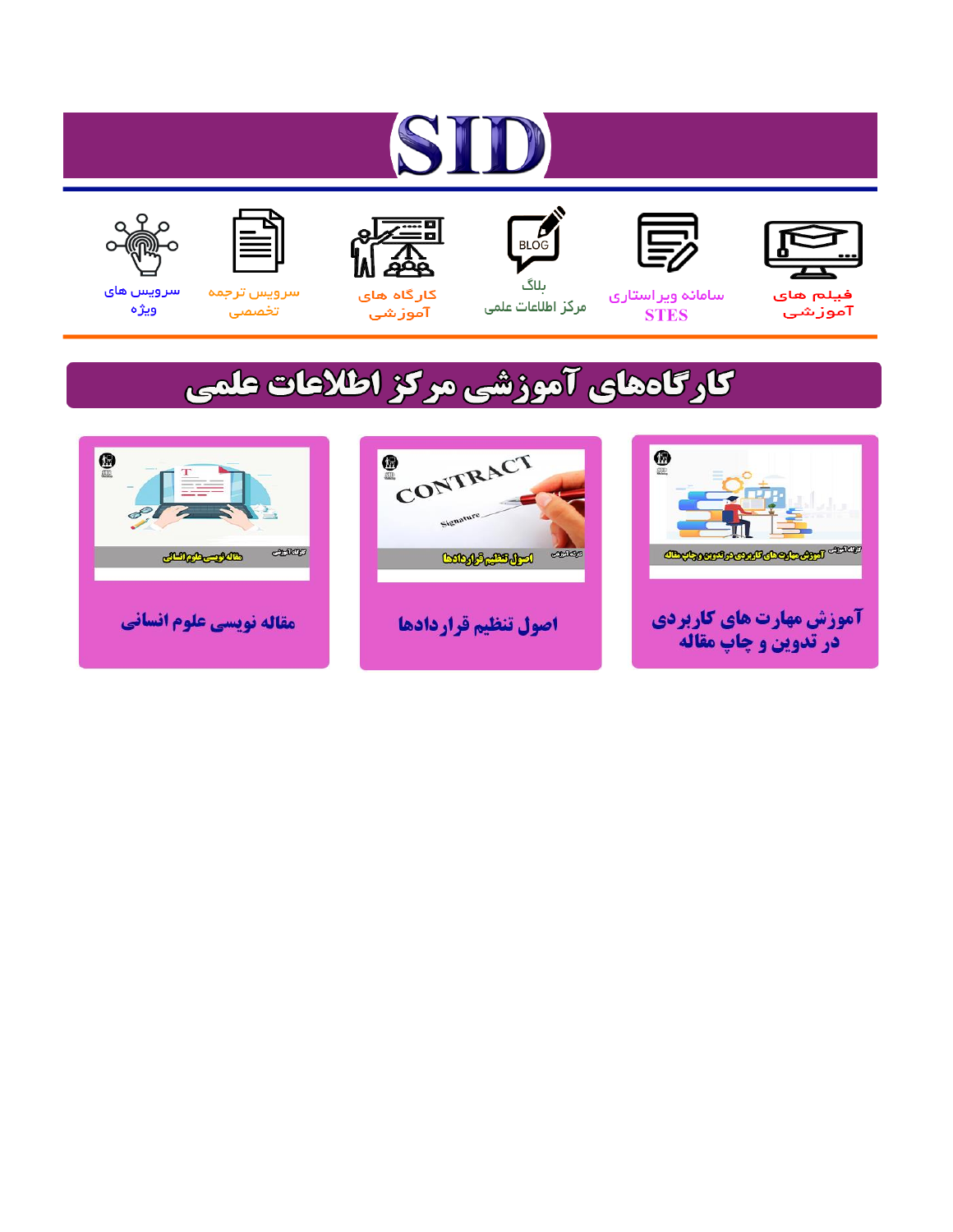

### تكنولوژي توليد عوامل پروبيوتيک گياهي

روح الله صابرى ريسه<sup>(</sup>، مسعود احمدزاده<sup>۲</sup>

1 - *گروه گياه پزشكي دانشكده كشاورزي، دانشگاه ولي عصر رفسنجان* 1 - گروه گياه پزشكي دانشكده كشاورزي، دانشگاه تهران نويسنده مسئول: roohia2002@yahoo.com

یروبیوتیک علمی است که با استفاده از میکروارگانیسمهای مفید نقش مهمی در سلامت محیط، انسان و گیاه ایفا می کند. امروزه سیستمها و دستگاهای زيادى نظير فرمانتور هستند كه شرايط مناسب را براى رشد قارچها، باكترىھا و مخمرها مفيد فراهچ مے كنند. از حمله شرايط ايدهآل ايجاد شده توسط فرمانتور شامل، pH، دما، فشار و مواد مغذى است كه براى رشد مطلوب ميكروارگانيسم مورد نياز است. استفاده از فرمانتور به ميكروارگانيسمها اين امکان را می دهد که در این شرایط خاص، بیشتر رشد و فعالیت کنند و قبل از انتقال به مرحله تولید بیش از ده نسل رشد کنند. فرایند اصلی که در .<br>فرمانتور اتفاق مى افتد، فرمانتاسيون است، فرمانتاسيون فرايندى است كه با استفاده از انرژى حاصل از اكسيداسيون مواد آلى مانند كربوهيدراتها و گيرندههاى الكترون صورت مى گيرد. به طور كلى سه نوع سيستم كشت شامل سيستم بسته، كنترل تغذيهاى و پيوسته در فرمانتور استفاده مى شود. در سیستم کشت بسته، سوبسترا و مواد غذایی به اندازه معین برای استفاده و رشد میکروارگانیسم اضافه شده و در طول فرمانتاسیون هیچ سوبسترایی اضافه نمى شود و در انتهاى دوره محصول برداشت مى شود. اما در حالت كنترل تغذيهاى زمانى كه سوبسترا مصرف و غلظت آن كم شد سوبستراى جديد اضافه مى شود. در حالت پيوسته نيز مانند حالت كنترل تغذيهاى با كم شدن غلظت سوبسترا، سوبستراى جديد اضافه مى شود با اين تفاوت كه با اضافه شدن سوبسترا از یک طرف، محصول از طرف دیگر برداشت می شود. مراحل رشد میکروارگانیسمها در این سیستمهای کشت شامل فاز تاخیر یا انطباق، فاز نمایی و لگاریتمی، فاز ایستایی و فاز مرگ است. لذا با توجه به نقش فرمانتور بر تولید و رشد میکروارگانیسمها میتوان گفت که یکی از مهمترین موارد در فرایند فرمانتاسیون، بهینه سازی شرایط فرمانتور است که باید قبل از شروع فرایند، در مقیاس های کوچک شرایط سنجیده شود و بعد از آن در مقياس هاى صنعتى اعمال شود.

**َکلمات کلیدی:** پروبیوتیک، فرمانتور، میکروارگانیسم، فرمانتاسیون

#### **Technology of herbal probiotic agents' production**

#### **Roohallah Saberi-Riseh<sup>1</sup> and Masoud Ahmadzadeh<sup>2</sup>**

*1-Plant Protection Department, Vali-e-Asr university of Rafsanjan, Rafsanjan, Iran 2-Plant Protection Department, Tehran University, Tehran, Iran* Corresponding Author: roohia2002@yahoo.com

Probiotic is the science, which uses the beneficial microorganism, plays an important role on environment, human and plants health. During the recent years, there are many devices and systems such as fermenter that provide the suitable condition for the growth of fungi, bacteria and yeasts. Fermenters create the ideal conditions including pH, temperature, pressure and nutrients that are needed for optimum growth of micro -organisms. Using the fermenter allows more growth and activate to micro-organisms in this condition and they grow more than ten generations before transfer to production stage. Fermentation is the main process that occurs in the fermenter, fermentation is a process that performed by using the energy of the organic materials (carbohydrates) and electrons receptors. In general, three types of culture systems such as Bath, Fed-batch and continues are used in fermenter. In bath system culture nutrients and other components are added in specific amounts for micro organism growth at the start of the process and are not replenished once the fermentation has started. At the end of the process the product is recovered. But in Fed-batch system substrates add when the concentration of substrates are decreased. In continues system same as Fed-batch, which substrate is added by decreasing substrate in medium, with different that by adding the substrate from one side, on the other hand harvested product. Delay or adaptation, exponential or logarithmic, stationary and death phases are the micro -organism growth stages in these systems. Therefore, according the role of the fermenter on suitable micro-organisms growth and productions, can say that optimization of the fermenter is one of the most important aspects of process fermentation that measured in small scales, the applied in industrial scales.

**Keywords**: Probiotic, Fermenter, Micro-organism, Fermentation